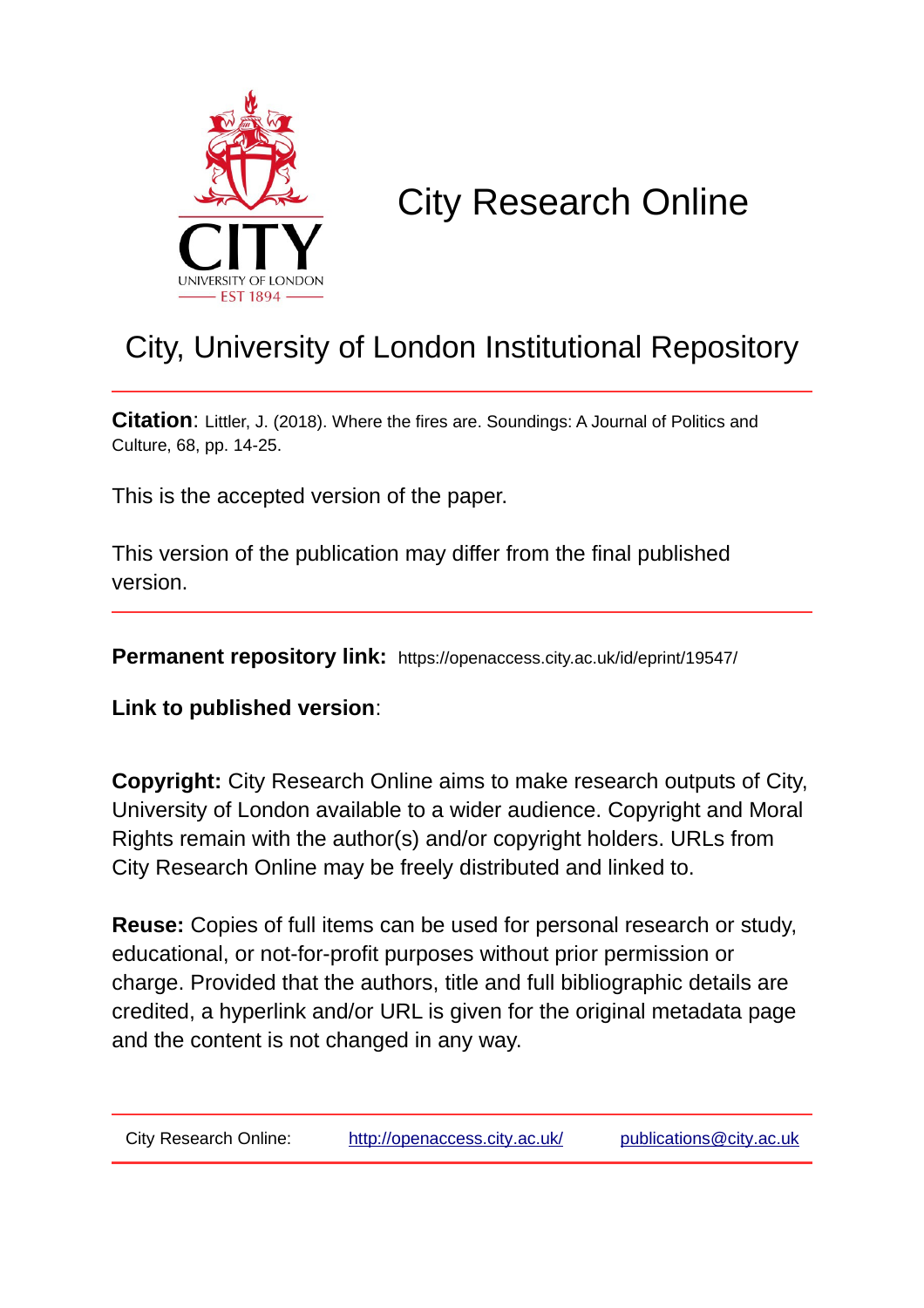# **Where the fires are**

An interview with Wendy Brown<sup>1</sup>

## **In** *Undoing the Demos***, you examine how neoliberalism's rationalities 'disembowel active citizenship', or the rule of the people by the people. How have these rationalities extended and mutated since you wrote the book, in the era of Trump?**

One of the things I paid too little attention to in *Undoing the Demos* was the disintegration of the social, something Britons have been very familiar with ever since Thatcher declared that 'there's no such thing as society'. In the American case that disintegration has had two important effects. First, this process literally takes apart social bonds and social welfare not simply by promoting a libertarian notion of freedom and dismantling the welfare state, but also by reducing legitimate political claims only to those advanced by and for families and individuals, not social groups generated by social powers. Second, something I didn't emphasise adequately in 2015 but would now stress, is the extent to which neoliberalism could generate a political formation that combined libertarianism with a very strong *statism* that works to secure, essentially, the deregulated public sphere that neoliberalism itself generated.

As a libertarian order of freedom is unleashed and legitimated, it attacks social bonds and obligations, social conscience, and social welfare. It disintegrates society and disinhibits individuals. This in turn produces the need for strong authority to secure order, to secure boundaries, to secure against what a declining middle and working class experiences as ravaged ways of life for which it blames 'others': immigrants, minority races, 'external' predators and attackers ranging from terrorists to refugees.

Despite some resonances with 1930s fascism, this libertarian authoritarianism is a novel political formation, one, as I've suggested, that is an inadvertent effect of neoliberal rationality. It's a formation that I think should not just be reduced to the idea of fascism or populism. Its sensibility is: 'I can say anything, do anything, be anything I want, I can call for a certain restoration of my former entitlements (among whites), insist on my libertarian rights and at the same time demand statist protection of my country, property, and racial and sexual entitlement.' But in addition to what this formation features, it's important to note what it omits. What's missing is any reference to or care for democracy. It's quite striking that you don't get from Le Pen or Farage or Trump any talk of democracy *at all*. You get law and order, you get statism, you get nationalism, you get restoration of white entitlement through nativism from extreme right politicians. But reference to democracy (other than to make it a stand-in for nationalism or patriotism) is very, very rare. What brings someone like Trump to power was the combined emphasis on (non-democratic) liberty and authority; on both statism and the right to say, feel and do whatever one wants. Again, this is a peculiar political formation that we've not had before and that we should not reduce to or equate with older forms of authoritarianism, populism or fascism.

## **You've argued recently that 'Trump's rise is nothing but neoliberalism's effects'. Can we also understand Trump as a kind of neoliberal nationalism?**

Yes. Many people think: well, how can this be neoliberalism if it involves calling for markets that are regulated or protected by nation states? How can the renegotiation of trade and tariff agreements like NAFTA, Brexit and other forms of economic protectionism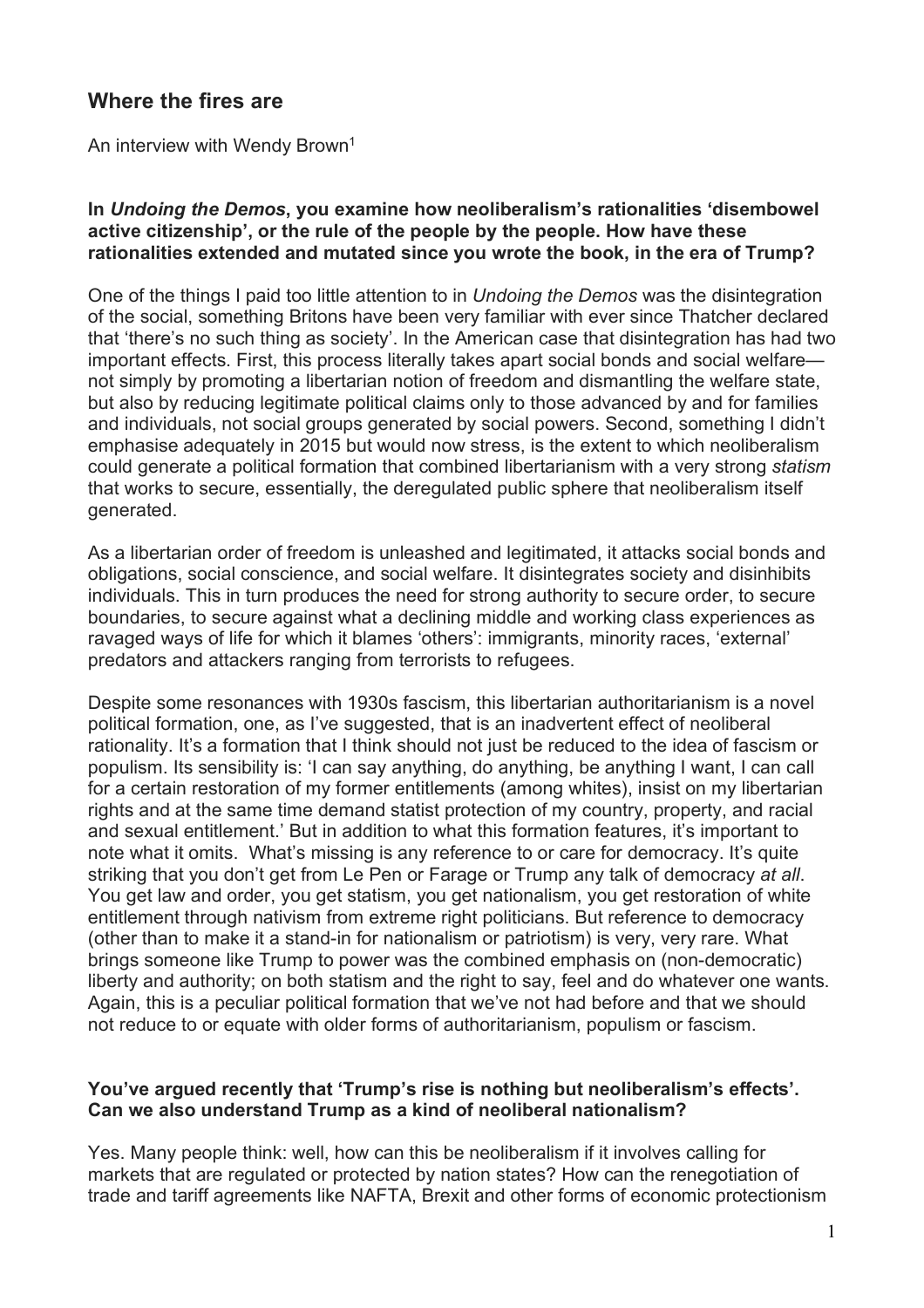be neoliberalism? Here we need to recognise that neoliberalism has never been one cogent, coherent doctrine. It's had many iterations, including the difference between its theoretical founding formulations in Hayek and Friedman and the Ordoliberals, and the way it was actually rolled out in practice by Reagan and Thatcher in the Global North, and Pinochet and others in the Global South. There's also a difference between the iteration of neoliberalism in the 1980s and its quite dramatic shifts through financialisation when it gains financial semiotics, coordinates, imperatives and vicissitudes. It's perfectly possible to continue the basic planks of neoliberalism — privatisation, dismantling whatever is left of the welfare state, slashing away at taxes for the rich and for corporations, keeping capital the centre of state concerns — while, at the same time, producing new regional domains of protectionism or rebellions against the EU or NAFTA. We are not "*over"* neoliberalism just because we are "over" a certain kind of right-wing alliance with globally de-regulated trade. There's a reconfiguration going on and it's important to see the extent to which the right has not rebelled against neoliberal reason or doctrine but only certain effects. Neoliberalism is being retitrated… again.

#### **When Trump was elected, Cornel West said that 'The neoliberal era in the United States [has] ended with a neofascist bang'.2 But as you've just argued, neoliberal rationality hasn't ended. Can you can say more about the parallels, connections and disconnections between neoliberal rationality and twentieth-century fascism?**

First, I appreciate why Cornel is saying what he is saying. He is marking the extent to which rising white nationalism, white supremacism, masculinism — all kinds of values that have been brewing and boiling for decades but got put on steroids during the Obama years – have exploded onto the mainstream political stage. Not only in the form of Trump and a plethora of European white nationalist leaders, but also in the form of emboldened and empowered social movements.

The reason I am arguing that this is a development of neoliberalism is: the *legitimation* of those white supremacist energies itself comes from the neoliberal attack on the social, which includes an attack on equality, social belonging and mutual social obligation, and also an attack on the replacement of traditional morality and traditional hierarchies (including racial hierarchies) by social justice and social reform. This strand of neoliberalism, this attack on equality and social justice, shapes and enables a white supremacist reaction to the 'dethroning' of whites that itself is a neoliberal economic effect (the result of globally unleashed capital, the outsourcing and de-industrialization of the north, etc.). If that white supremacist reaction is labeled fascism, it's easy to think we're just having a sudden eruption of hatefulness and activation of people with already existing fascist sensibilities. In fact, most of these people, these white supremacists, are using the word 'freedom' in the beginning, the middle and the end of their sentences. In their mind, a liberal or social democratic agenda that promotes equality means promoting the interests of refugees, of blacks, of women, of others, *above* them because equality and worse, affirmative action, have replaced individual freedom.

"Fascism" is a shorthand that's perhaps not quite in our service — as liberal and left intellectuals trying to understand where we are and what to do next. I think it makes more sense to understand the energies that have been unleashed as, in part, products of neoliberal deracination, displacement and disintegration. So too is white male rage an energy intensified by neoliberal reason, and the ways it has been disseminated in law and culture, not only the economy. This rage takes shape as "freedom" to be a racist, a sexist, a homophobe or Muslim hater, and to push back against the "tyranny" of the left that tries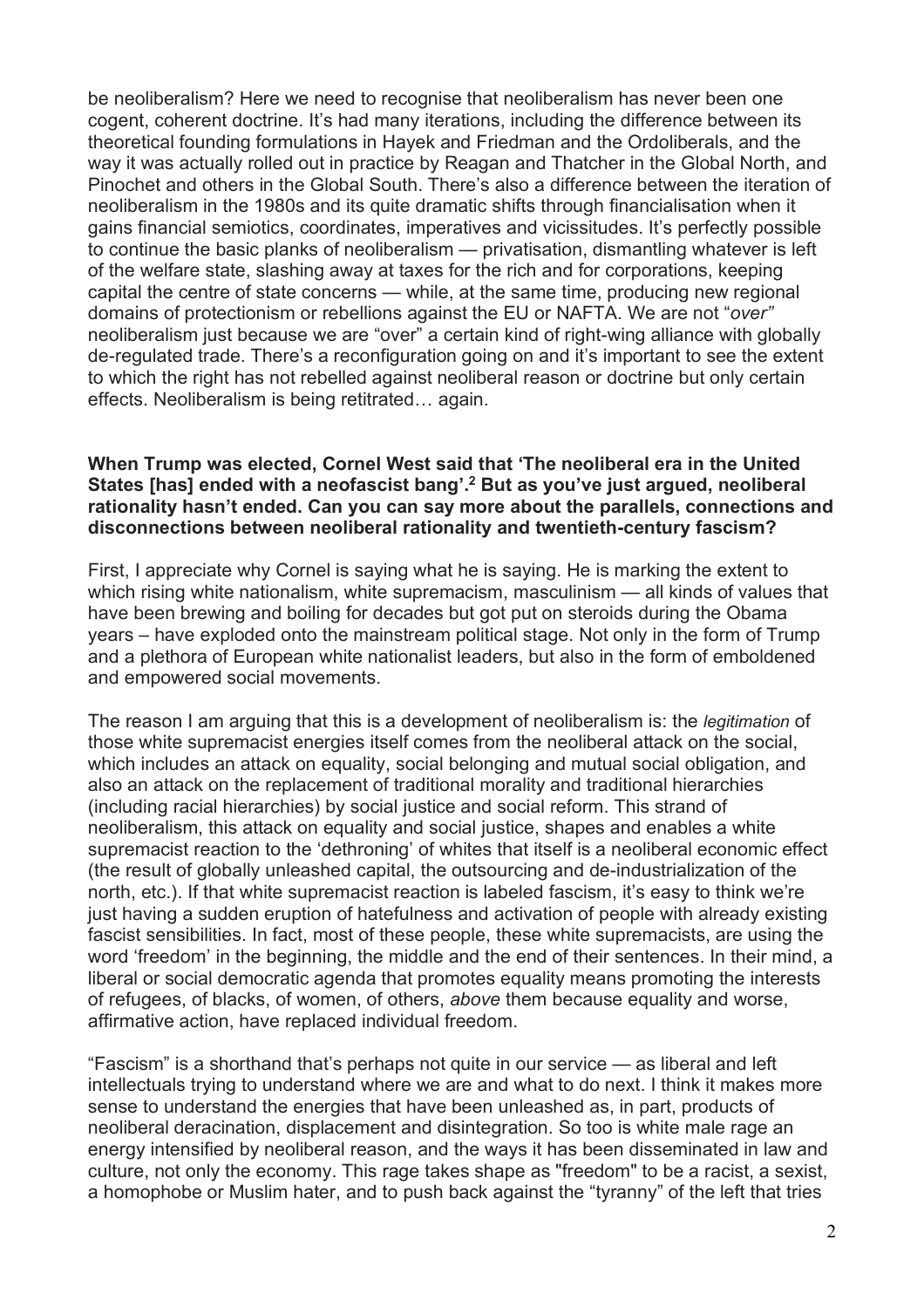to outlaw this. I'm not saying that neoliberal governmentality or rationality created the rage, though neoliberal economic policy certainly orchestrates a lot of the economic suffering and cauterized futures, experienced as social castration by whites, that is fueling it. Rather, I'm saying that this rage erupts in the form of libertarian freedom to speak and enact the power of white male supremacy against principles of equality and policies of social justice that neoliberalism itself cast as illegitimate and worse, totalitarian.

# **Let's talk about gender. How is this conjuncture gendered?**

I think that many people were shocked not just by the election of Trump, but by the surprising number of white women who voted for him. Just over half of white female voters supported Trump. That's a lot of women voting for an openly sexist, misogynist man in 2017. And not only sexist and misogynist but noxious, narcissist, infantile and boorish really the kind of dude that hardly any woman likes. So we do not just have a problem with misogynist, masculinist, angry, socially castrated male voters; we have a problem with all kinds of white men *and* women bringing someone to power who speaks and conducts himself in a way that no other configuration of human could. If any black person, if any Muslim, if any queer person, if any woman, spoke just one or two of the utterances that Trump has spoken by the hundreds of thousands, that person's political career would be *over*. We know that. So the boorishness, the misogyny, masculinism, and old fashioned chauvinism that Trump represents is not just 'his': it's also something that is obviously still *ours*, that of white people. It is on white people as a whole because he survives in politics as an unrestrained figure of white male entitlement to do and say whatever it wants when no one else can. And that white male supremacy was underwritten by white women, not just white men.

So we have two problems. We have both women and men supporting this, and presumably finding the particulars of his speech and conduct towards women maybe not desirable, yet recognisable and tolerable. It's what they live with, what they know, how boys are. And then we have the problem of a national political culture, in our case, that also tolerates this, but only in this one kind of being — only in white men.

How do we find our way out of this? I disagree with those who feel that the problem with Clinton was that she was too ardent a feminist and too affirmative of identity politics. What we've learnt over the last year and a half, from the Trump campaign and the presidency, is that we have both a *white* identity politics that's quite fierce, and a *male* identity politics that's quite fierce. It's quite silly to say that Clinton was boosting the wrong things because that rage built on white male identity was already there, ready to destroy her. Of course there were many things wrong with the Clinton candidacy — she was a terrible candidate for the times. Not because of her identity politics, but because of her Washingtonian and Davos politics, her establishment credentials at an anti-establishment political moment.

# **How can we shift out of these regressive gendered dynamics?**

I think the extent to which women in positions of power – positions of political, economic, and social power — have in the past year been speaking out about what it is like to *be* women is really important. It's probably just as important as what we have all been doing for ages, which is teaching gender studies in schools and building social movements from the bottom. It's also of course very different from the 'go along to get along' approach of many women aspiring to positions of power, and the suggestion that the only ones that complain are the radicals. What has happened in the Silicon Valley and Hollywood exposés of rampant sexual harassment and assault, and rampant second-class treatment,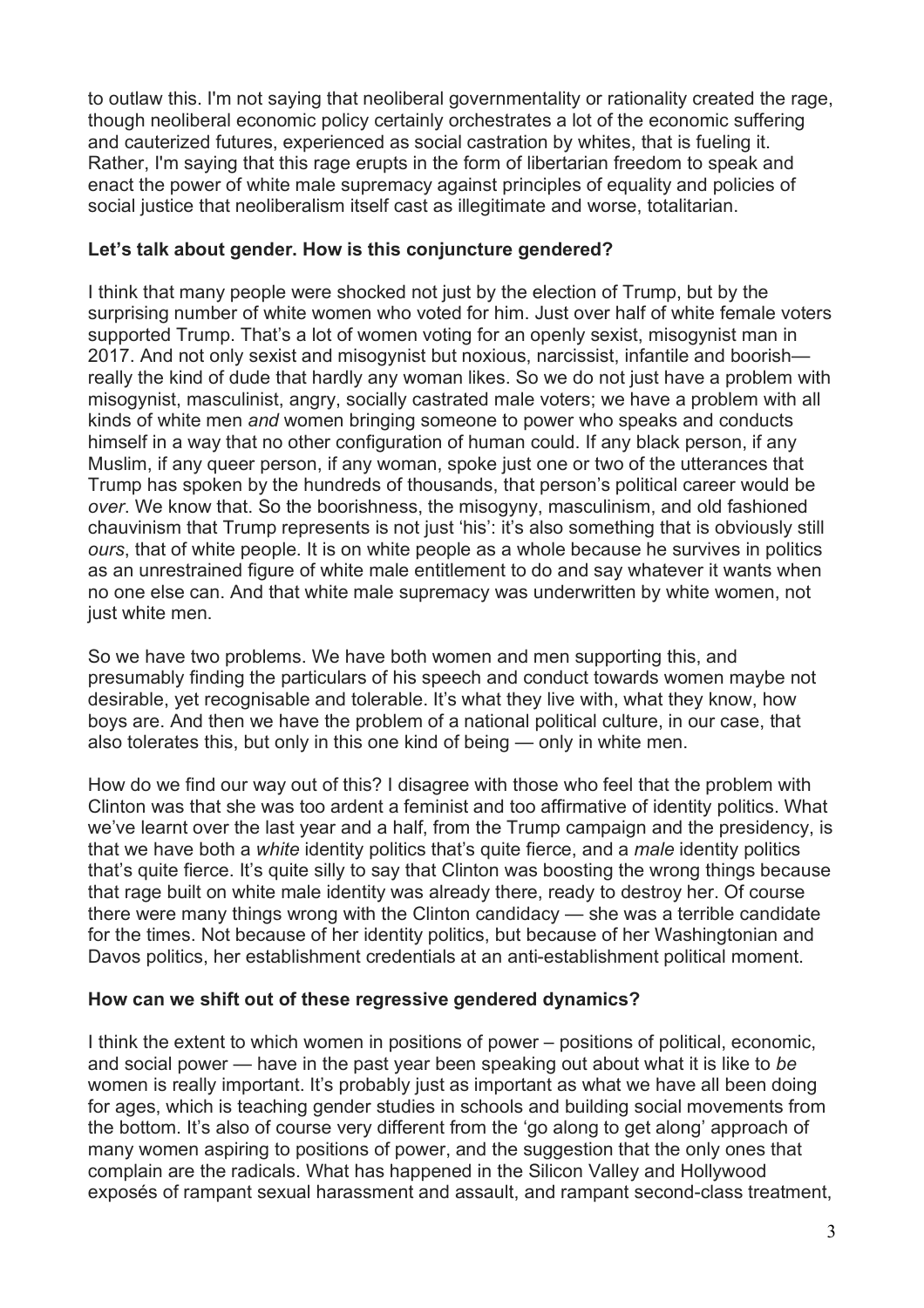promotion and remuneration, and in the exposés of political life and even sports — all this is important because it develops consciousness of gender power in places and in ways that people weren't looking at, or looking for.

On the other hand, I think we have to recognise once again that it's not simply a matter of social progress. This is a battle. This is a war. "Time's Up!" (coming out of the #MeToo movement) is a great political slogan but isn't true unless the fighters are out every day and everywhere to make it become true. People don't give up powerful and privileged positions with ease or grace. We're learning that about whiteness, and we're learning that about maleness, anew. I mean, yes, there are some men in Hollywood and Washington who have hung their heads in public shame about what they've done or what they failed to do in stopping harassment or assault. But they were basically cornered into this by their milieu. And how many white cops have been publicly brought to heel by Black Lives Matter? How many men has #MeToo suddenly transformed from gropers and harassers into feminist freedom fighters? Count them on your fingers. And how many more has it sent into rage at the wrong and unfairness of it all?

We also face the problem of an increasingly sectoralised media, and an increasingly sectoralised population attached to different medias. I don't know how we are going to get across these divides. I really don't. I mean if you watch Fox News, or read Breitbart, let alone the Daily Stormer, or go back to Gamergate, or go into the blogs and the twitter feeds of the right, where misogyny, racism, homophobia anti-Semitism and hatred of Muslims are regular fare, you're left with this question: How can we affect social, cultural, political change in relationship to gender, among other things, when we are not reaching those places and when those places are reaching so many? I do think that remains a very open question.

**That leads us to hope and despair, and how we navigate them. You've talked about how within neoliberalism, nihilism is made into a commodity; and you've emphasized that we shouldn't abandon democratic projects and actions just because they're not yet realised. You've also talked about how you think there's a distinction between hope and the construction of progressive alternatives. This is really interesting given how important and fragile hope often is to the left, and how we talk so much about it (e.g. Raymond Williams,** *Resources of Hope***, David Harvey,** *Spaces of Hope***). Can you say something about these entanglements between hope and despair?**

We live in such nihilistic times. By which I mean, drawing from Nietzsche, not that there are no values circulating: but that our values are commercialised, trivialised, fungible; they're traded, trafficked in, used for branding and profit. How, in this context, can we mobilize for a different world? How little do right and left stand for more than hating each other at this point? I think that's one reason you get so much bellicosity these days from the right, as opposed to old-fashioned conservatism, which was rooted in a world-view and a set of foundational justifications. Instead you get bellicosity, aggression, rage… and there's plenty of that coming from the left too. I'm not equating them. But I do think we need to take the measure of what nihilism has done to political worldviews animated by deep conviction and desire for the Good.

Now, hope. Look, I don't have a lot of hope for this world. In the face of the climate change emergency, the kinds of people that are in the major power positions in our universe —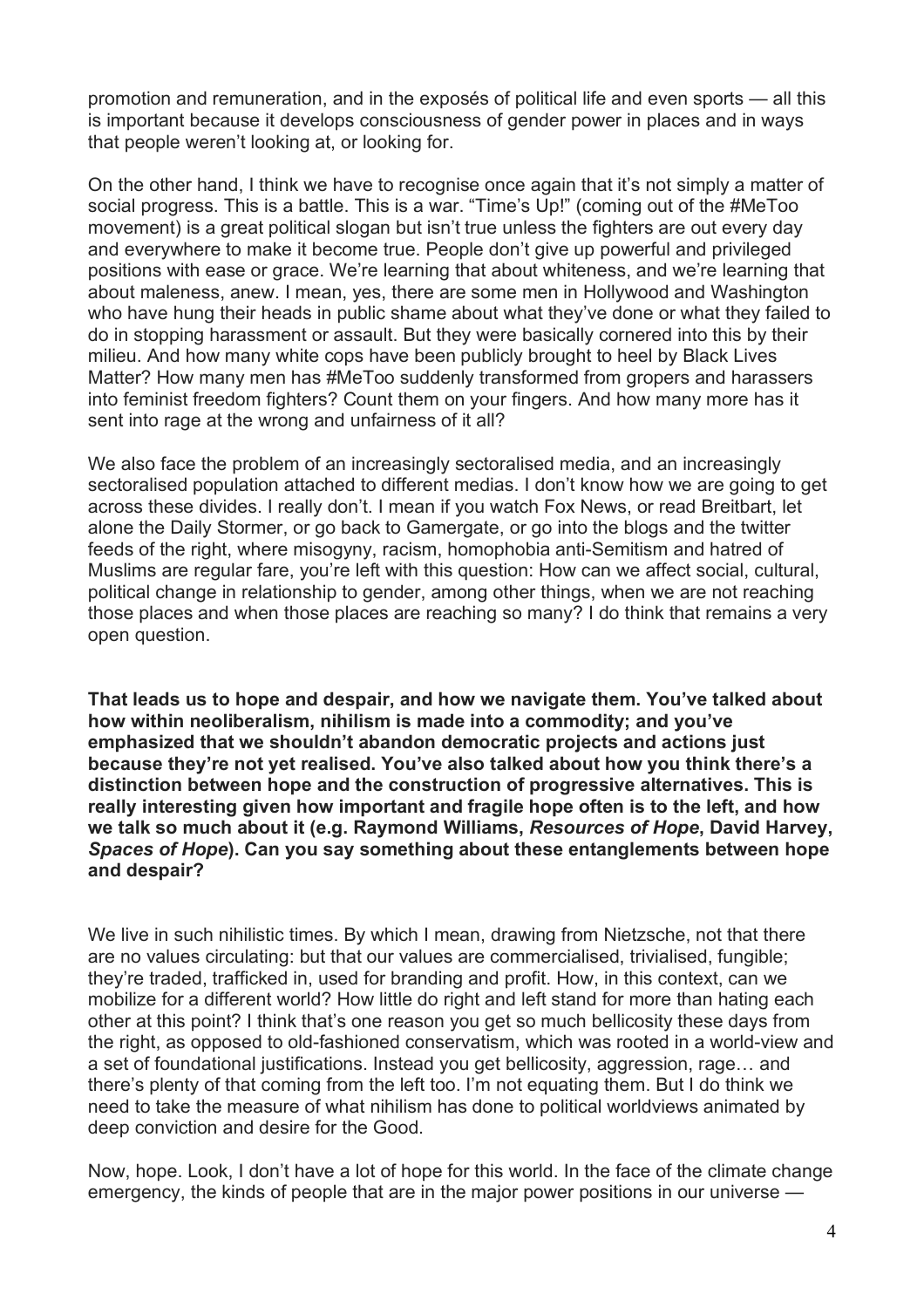Putin, Trump, and so forth — the rise of right-wing forces, the miserable corruption and deprivation that neoliberalism's contributed to much of the postcolonial world, the massive pile up of humanity in global slums, and the seeming endurance of capitalism beyond, beyond, so far beyond when it should have given way to something else, it's hard to have hope. I think we need grit, responsibility and determination instead of hope. We need to clean up the messes humans have made — socially, ecologically, politically. We have no choice but to try to redeem our species and make a better world than we have to date. It's not about hope but something more like responsibility and maybe even curiosity: with our extraordinary brains and imaginations, our technologies and spirits, can't we do better?

I think efforts at alternatives feel most possible and promising when they are very local, even small. When we work at the level of co-operatives, local ordinances, developments within our towns, or neighbourhoods, or schools. When we are able to produce differences at this level — producing renewable energy for a whole town, or converting a region from toxic to organic farming, or solving a housing crisis — we feel our capacity to live differently through collaborative efforts. I think it is most difficult to feel hopeful when one is trying to enact global transformations, for all the obvious reasons. So probably ideas and practices for transforming an order that is not sustainable for humans, the planet or all the species on it will come from local levels. I don't think there's some great giant, global revolution to be had. I think it's a question of transformations that connect to one another at local levels.

One more thing on this topic: It is important to ask ourselves what we can do to *produce* more prospects for hope, rather than trying to *find* hope in order to act. I think sometimes that means, for example, transforming the lives of two or three teenagers; cleaning up a strip of coastline and gazing on its beauty; scouring the racism from a police department; working to alter ordinances that are highly punitive or cruel; or stopping (in the case of the US) the deportation of undocumented people. Those kinds of activities I think are often called 'resistance', which they are; but they also help generate a sense of collective human power against our routine feelings of powerlessness and isolation. These kinds of things re-enfranchise us politically and socially in a time when most people feel quite disenfranchised in both ways. So that experience of acting together in order to produce a difference in a certain political or economic setting is itself generative of hope. We can't go looking for hope in the sky. We have to make on earth. That's the difference between a religious and a political attitude.

#### **Could you describe or sketch your own intellectual formation? You produce political theory with a very pronounced cultural and psycho-social dimension; how did it emerge that way, and why?**

As an undergraduate I was an economics major before I turned to political theory. I thought economics held the truth! I had the fortune of studying with a number of Marxist economists, and through Marx went to Hegel, and through Hegel to Plato, and — whoops! — fell in love with political theory. Really, it was a love affair, and that part of intellectual life is not to be under-estimated. However, by the time I started this love affair, I had already been steeped in the importance of capitalism, including capitalism's capacity to produce *ways of life* — what we call culture, society, social forms. So as I took up with political theory, I wasn't drawn to it as a conceptual or analytic practice. I was drawn to its enormous power in illuminating the elements and predicaments of collective human existence. I was drawn to its promise to see the world differently from how the world saw itself without ever leaving the world.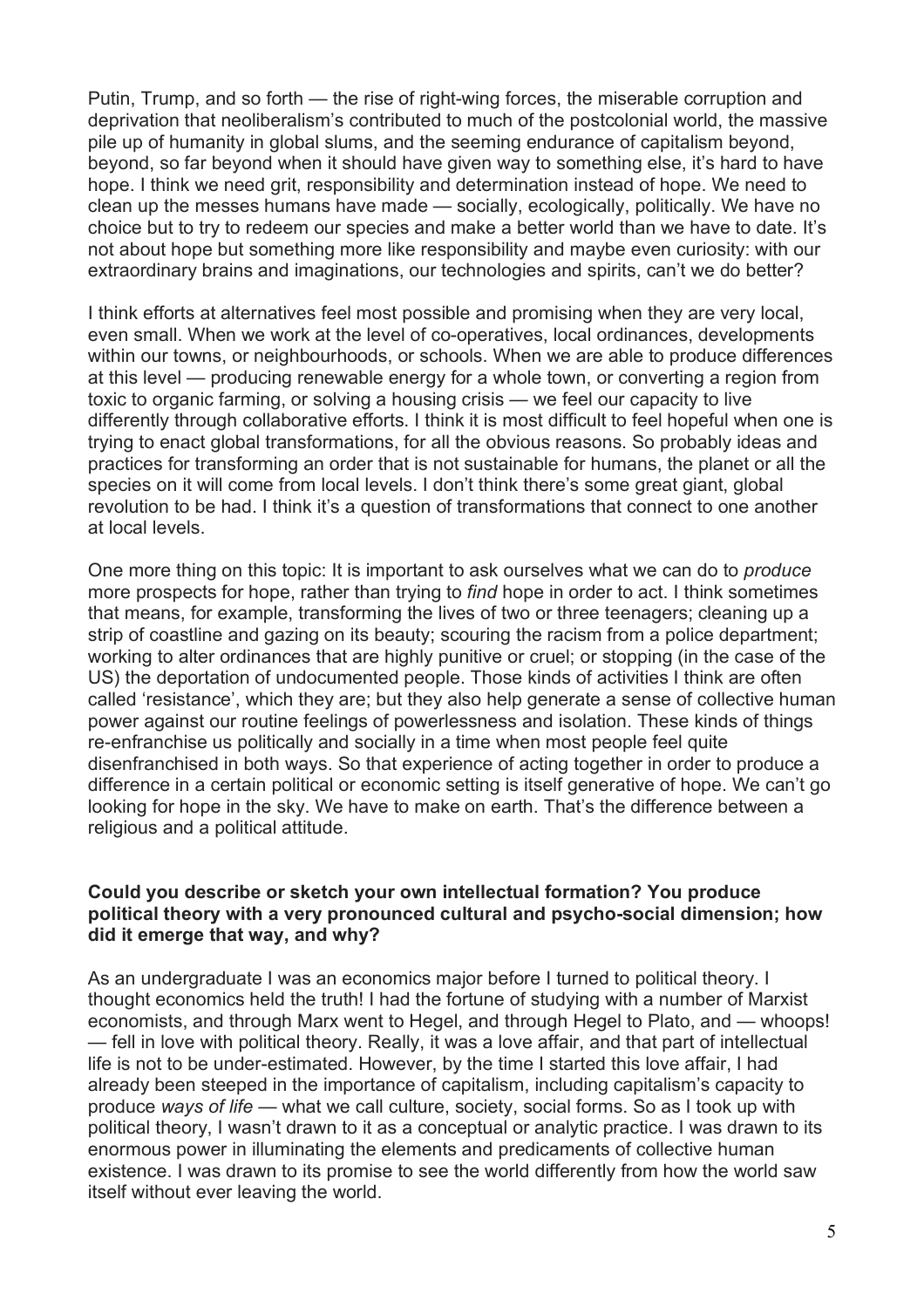At the same time I was also becoming a fierce feminist and antiracist activist. Those two dimensions of my young intellectual-political formation also meant that political theory for me was never simply going to be about generic "man". And my first book was an attempt to take apart the idea that Man in the history of Western political theory really did refer to all of us — a radical claim at the time, now stupidly obvious. The book was concerned with the co-constitutive nature of Western political theoretical notions of manhood and of politics.

In the 1980s, I read Foucault and Stuart Hall and a number of other poststructuralists, but also continued reading in Marxist and feminist and cultural theory more broadly. And I read a fair amount of Freud and also turned back to political economy. This mix meant that I was beginning to take myself out of the proper world of political theory — I was supplementing it more and more with things outside of its usual boundaries. So I suppose what I am saying in response to your question is that by virtue of having studied economics first, and political theory second, and at the same time always being interested in gender and race and psychoanalysis, I never went down the narrow tunnel of political theory. Still, I have never ceased to love teaching courses in the history of political thought, and it remains a distinctive genre for capturing human existence, writ large, in the form of associations, collectivities, powers, identities, citizenship, and institutions.

# **What's the relationship between theory and praxis in your work, and your connection to activisms in the wider world?**

Most recently my main "activist" focus has been on the problem of privatising public universities and the tremendous chain of effects that privatisation has had, not just on higher education, but on what we teach, how we research, how we relate to one another, what gets valued and who gets access. It's also been focused on the broader effects of privatising higher education on citizenship: on what it means to convert education into job training as opposed to education for democracy. A lot of my work as an activist has been both to speak about the privatization process and also to try to contain it. I would say that's largely been a losing battle. But many of my activist endeavours have been losing battles, and that's not a reason to stop.

My activism as a feminist has often been rather issue-specific. Since I was very young I've been engaged with reproductive rights. We're still struggling to keep abortion legal in the US, but also to make it broadly available, and accessible, to those who can't travel long distances or pay a lot of money for it. Other kinds of feminism that have called my name for activism have been everything from questions of status and equal pay and work, to concerns with sexual harassment and sexual assault. Affordable housing has also been an issue I've cared about forever — I worked as a young person in campaigns for rent control and affordable housing — and I am currently trying to figure out how to be useful to addressing the extreme housing crisis that we have in the Bay Area of California where I live. Rents are unaffordable even for the middle class and homelessness is skyrocketing.

As I think is true of many of us on the left, I go where the fires are — either where they need putting out because there are fires that threaten to burn us down, or where they need stoking because there are fires we need to ignite sometimes. Since the Trump campaign I have tried to lend my voice to concerns that range from protecting the undocumented, to hanging on to what remains of our wildernesses and protected coastlines, to protesting against white nationalist rallies.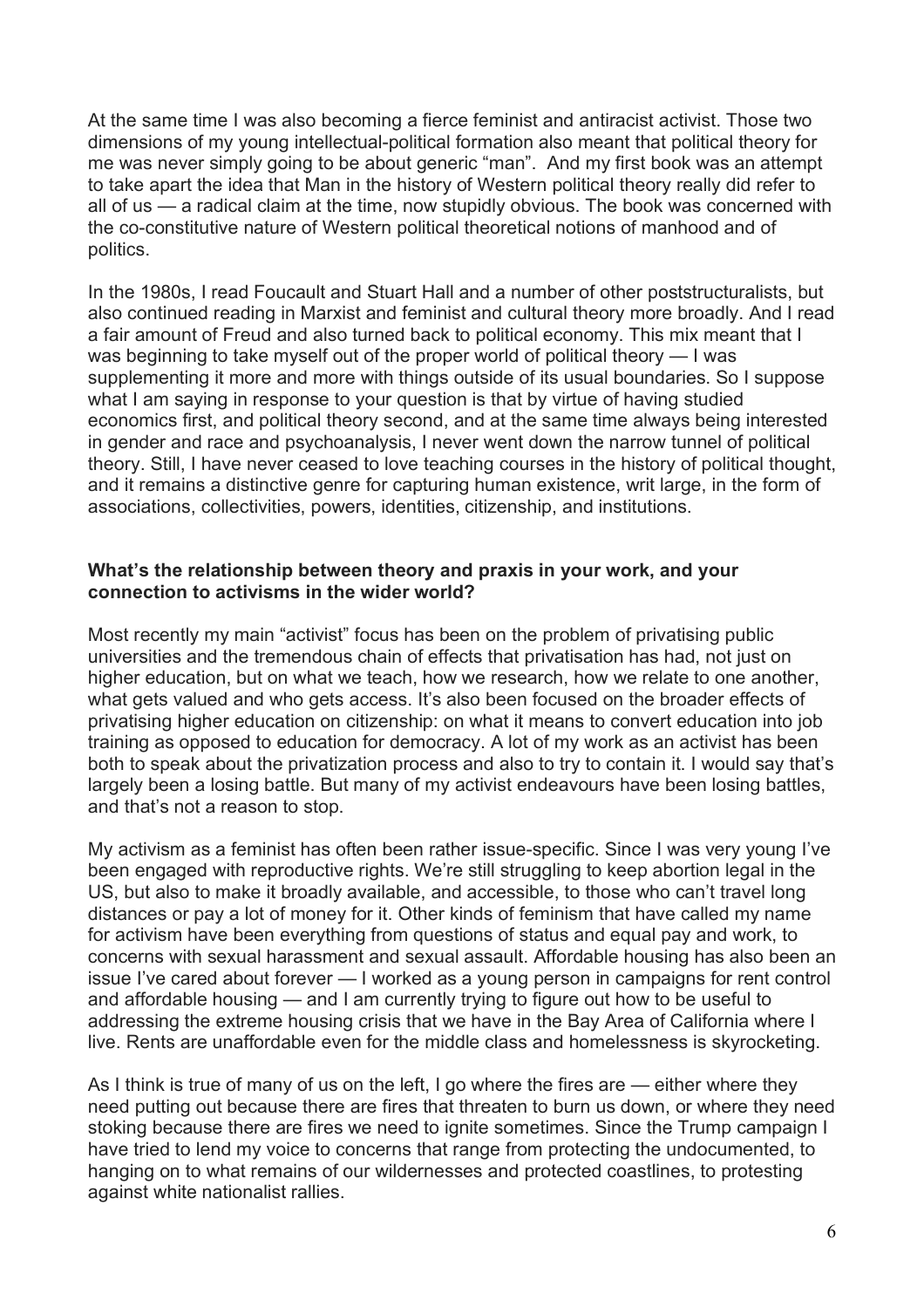# **Is your culturally, ideologically-attuned analysis unusual in political theory? Is there enough traffic between political theory and cultural studies?**

I don't think there is adequate traffic. And I will put the challenge to both sides. I think that most political theory hunkers down with its own audiences and its own reference points. When it speaks of culture, it often does so rather ignorantly. By ignorant I mean it neither reads cultural studies, nor does it read a field that has done nothing *but* study culture: namely, cultural anthropology. You see this disturbing ignorance in much (not all) of political theory's treatment of the so-called 'multiculturalism' debates, where it often reifies culture, making it a thing or an object and something only non-white people have. Of course there are exceptions to this, and the feminists contributing to these debates tend to be the most thoughtful and careful here. Still, it was a feminist, Susan Okin, who consecrated the idea that white western liberalism was cultureless, hence free and equal, while peoples heavy with culture were patriarchal and oppressive. Ye gods! Anyway, political theory has much more to learn not just from cultural studies but also from other disciplines — anthropology, religion, sociology, political economy, and so forth. I wrote about this some years ago in a screed entitled "At the Edge".

On the other hand, some cultural studies — though not all — has, I think, ignored some of the analytic contributions that political theory could make to it. It tends to do theory without apprenticing itself to some of the rigours and the reach of imagination that political theory might lend it. Stuart Hall was an exception, and remains a model for doing social, cultural, and political theory that draws on the literatures of those fields as well as psychoanalysis, political economy, semiotics, and an attention to discourse. This range wasn't just the result of being so damned smart and well-read. Rather, he was *open.* Every time I go back and read him, I am struck by his intellectual *openness* to the disciplines and sources that could shape and inform his work without ever claiming it. Of course, this is difficult — it's the demeanor of a rare and mature thinker. I also happen to have studied with a political theorist, Sheldon Wolin, who read across history and political economy, literature, philosophy, political science and theories of language. This palette allowed him to think in bigger ways about the problems of democracy — and what he called "the political" — than our discipline normally affords. Hall and Wolin are giants. But for this very reason, it behooves us all to go back and read them again and again. Not just for what they said, but for how they *do* it. That's how we learn to be big thinkers, by reading and studying big thinkers.

#### **Could you also say something about the traffic between your writing, its dissemination though journalism, and activism? Are you, for instance, doing more journalism than you used to?**

I'm writing differently than I used to. I used to write for academics. I think I do that less and less. It's not that I am not interested in having conversations with scholars, and certainly I still understand myself as a scholar, but I am more interested in being pedagogical with an interested, educated public. By educated I don't mean elite; I just mean 'educated' in the sense that they want to *learn* something — they know enough to know what they want to learn. So *Undoing the Demos* was written to a wider world than simply academics. And in fact, I mostly hear from non-academics who are reading it. Some of the other things I am writing right now have that same quality. It's always a bit of a tension for me, because I am still very drawn by going deep down into a text and having all of the excitement and